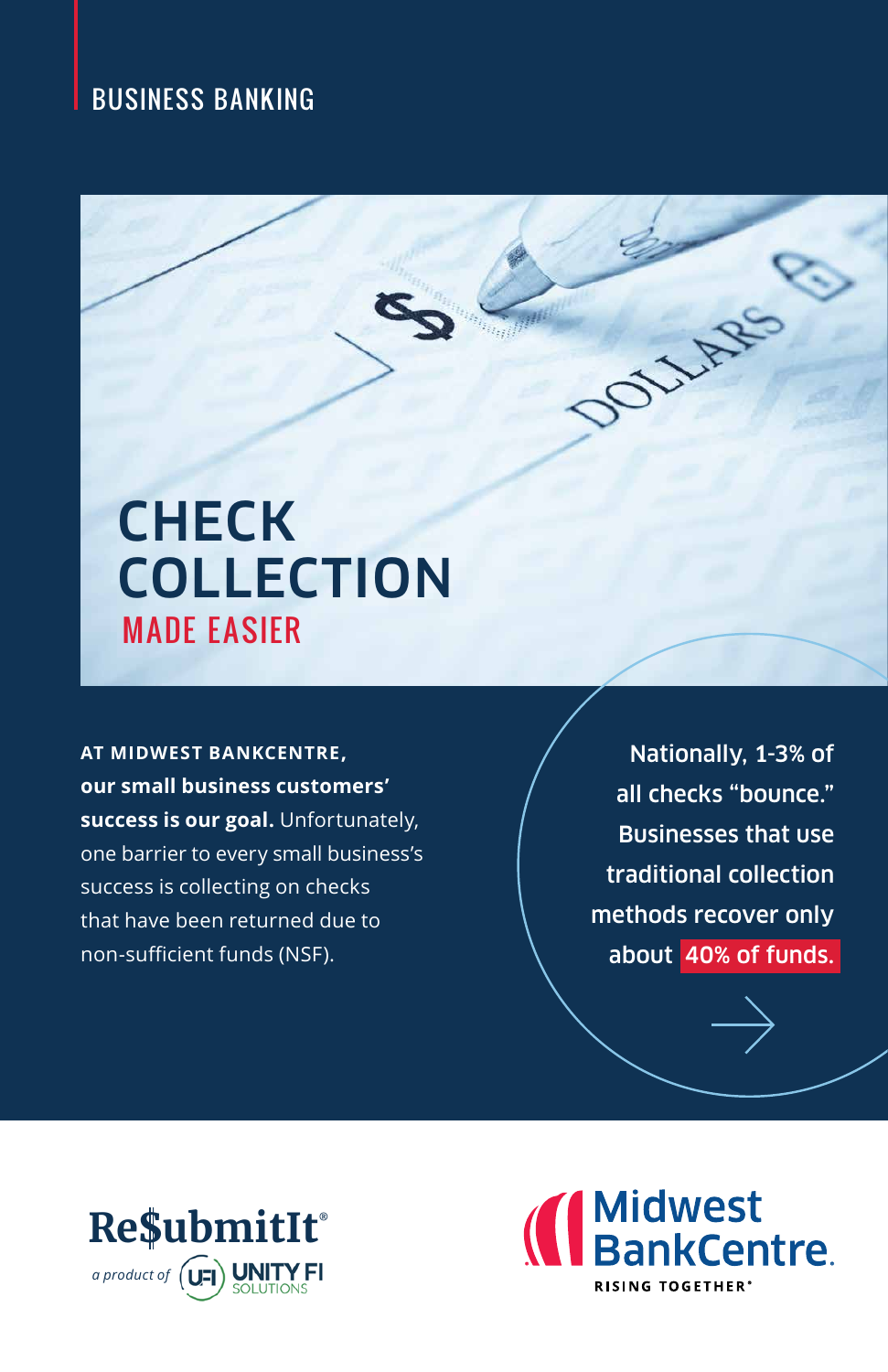**At Midwest BankCentre, we offer a FREE check collection service for business checking accounts.** Using proven **Re-presented Check Entry (RCK) technology,** we can help you spend *less time* and *fewer resources* working to collect on NSF checks.

Our vendor for this service, Re\$ubmitIt, historically **collects 70-75% of NSF checks**. We automatically deposit the full face value of each recovered check into your bank account weekly, so you can serve your customers while recovering more of your funds.

#### HOW IT WORKS

- When a check below \$2,500 "bounces," we convert it to an electronic item.
- We then re-submit the item to the check writer's bank account via the Automated Clearing House (ACH) network.
- We even strategically time resubmissions to coincide with times that funds are most likely to be in the check writer's account, thereby *increasing chances for recovery*.
- If the item is returned again, we submit it electronically a second time, *even further increasing opportunities for recovery*.
- The full face value of collected items is automatically deposited to your bank account every week.
- Our vendor provides a Web-based, online tracking and reporting system to download reports and to view—at the click of a mouse—images of checks and the progress of the collection effort.
- The check writer pays a state-regulated fee. The recovery costs you nothing.



### FREQUENTLY ASKED QUESTIONS

**Who can use this service?** Any business that accepts checks can use this service, regardless of the number of bad checks it receives.

**What Is RCK?** RCK is the process of converting a returned paper check into an electronic item and re-submitting it to the check writer's bank account through ACH. This proven methodology allows checks to be presented twice electronically after they have already been presented once in paper form, thereby increasing collection opportunities.

**How does it work?** The process couldn't be simpler. We automatically send returned items for recovery on your behalf. You simply inform customers electronic check recovery policy by posting notification at the point of sale, or by including notification on invoices, work orders, etc. For a step-by-step description, see "How It Works" in this brochure.

#### **Why is this method so successful?**

- *Additional Submissions* The conversion of an NSF check into an electronic item allows two additional submissions to the check writer's checking account, thereby increasing the opportunities for collection.
- *Electronic Prioritization* Bank clearing procedures typically give priority to **BOUNCED CHECK EXECUTE:** The electronic transactions, which increases *For full terms of use, visit For full terms of use, visit* collectability.
	- *Timely Re-submissions* We strategically time the submission of electronic items in anticipation of consumer funds, which greatly improves chances of collection.

**Does RCK provide cost savings for businesses?** Yes. You spend less time and resources on traditional collection methods, like phone calls and letters.

**Is RCK legal?** Yes. The process is federally authorized and approved by NACHA–The Electronic Payments Association.

**Can you recover all my bad checks using RCK?** No. Some items are not eligible for RCK re-presentment, e.g., if the account is marked "closed" or "stopped payment"; if the amount of the check is equal to or more than \$2,500; if the check is from a business; or if it is more than 180 days old.

**Can you re-present items that cannot be processed using RCK?** Yes. We can process some items using alternative, and highly successful, collection methods. For example, we can process business checks (if the amount of the check is less than \$2,500) that are returned due to insufficient funds and present them for collection of funds. Generally, items that are processed using alternative methods take longer.

**Can I opt out?** Yes. Just email your desire to opt out to TMHelpDesk@ MidwestBankCentre.com.

> *www.midwestbankcentre.com/ business/resubmitit*